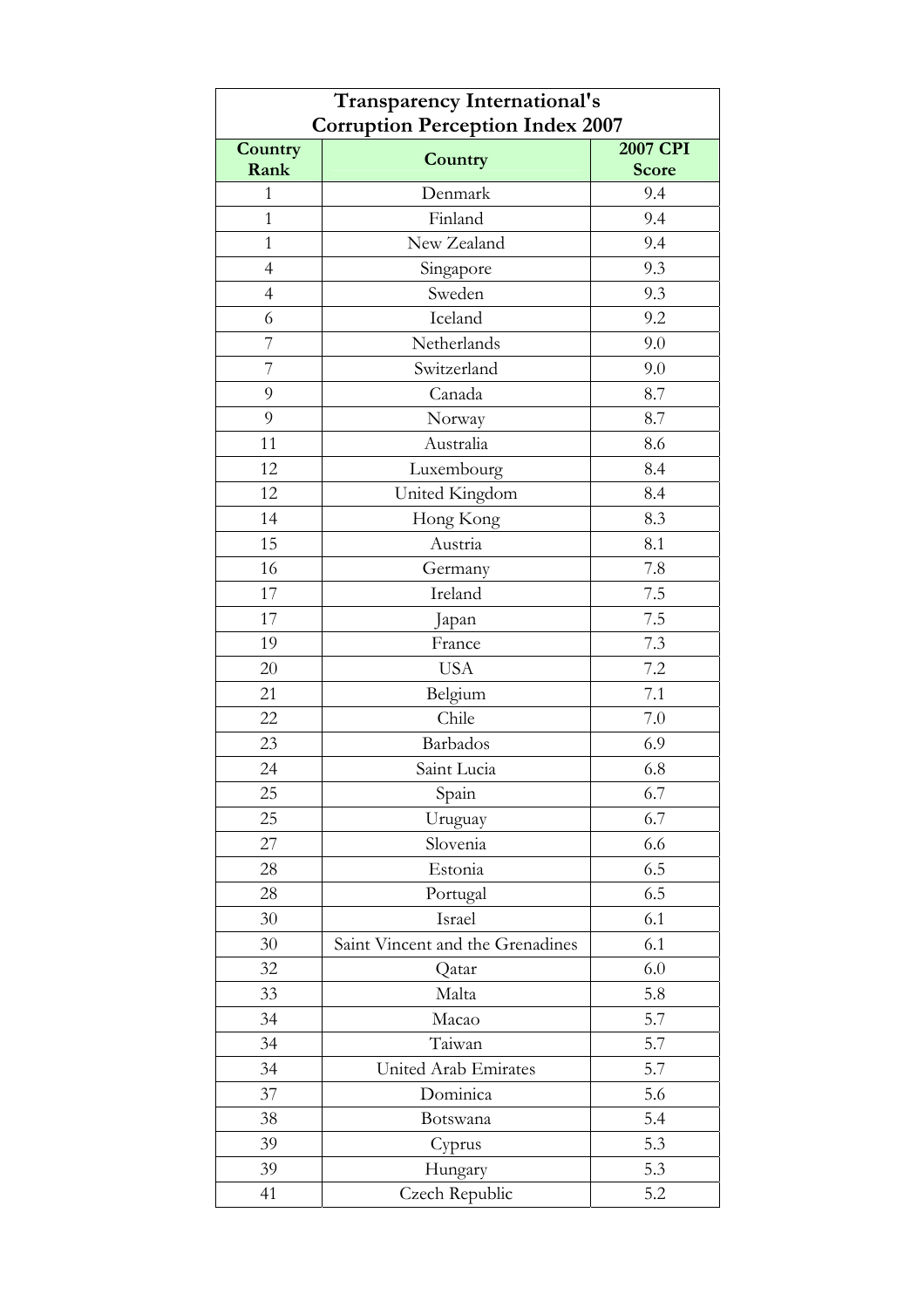| 41 | Italy                  | 5.2 |
|----|------------------------|-----|
| 43 | Malaysia               | 5.1 |
| 43 | South Africa           | 5.1 |
| 43 | South Korea            | 5.1 |
| 46 | Bahrain                | 5.0 |
| 46 | Bhutan                 | 5.0 |
| 46 | Costa Rica             | 5.0 |
| 49 | Cape Verde             | 4.9 |
| 49 | Slovakia               | 4.9 |
| 51 | Latvia                 | 4.8 |
| 51 | Lithuania              | 4.8 |
| 53 | Jordan                 | 4.7 |
| 53 | Mauritius              | 4.7 |
| 53 | Oman                   | 4.7 |
| 56 | Greece                 | 4.6 |
| 57 | Namibia                | 4.5 |
| 57 | Samoa                  | 4.5 |
| 57 | Seychelles             | 4.5 |
| 60 | Kuwait                 | 4.3 |
| 61 | Cuba                   | 4.2 |
| 61 | Poland                 | 4.2 |
| 61 | Tunisia                | 4.2 |
| 64 | Bulgaria               | 4.1 |
| 64 | Croatia                | 4.1 |
| 64 | Turkey                 | 4.1 |
| 67 | El Salvador            | 4.0 |
| 68 | Colombia               | 3.8 |
| 69 | Ghana                  | 3.7 |
| 69 | Romania                | 3.7 |
| 71 | Senegal                | 3.6 |
| 72 | Brazil                 | 3.5 |
| 72 | China                  | 3.5 |
| 72 | India                  | 3.5 |
| 72 | Mexico                 | 3.5 |
| 72 | Morocco                | 3.5 |
| 72 | Peru                   | 3.5 |
| 72 | Suriname               | 3.5 |
| 79 | Georgia                | 3.4 |
| 79 | Grenada                | 3.4 |
| 79 | Saudi Arabia           | 3.4 |
| 79 | Serbia                 | 3.4 |
| 79 | Trinidad and Tobago    | 3.4 |
| 84 | Bosnia and Herzegovina | 3.3 |
| 84 | Gabon                  | 3.3 |
| 84 | Jamaica                | 3.3 |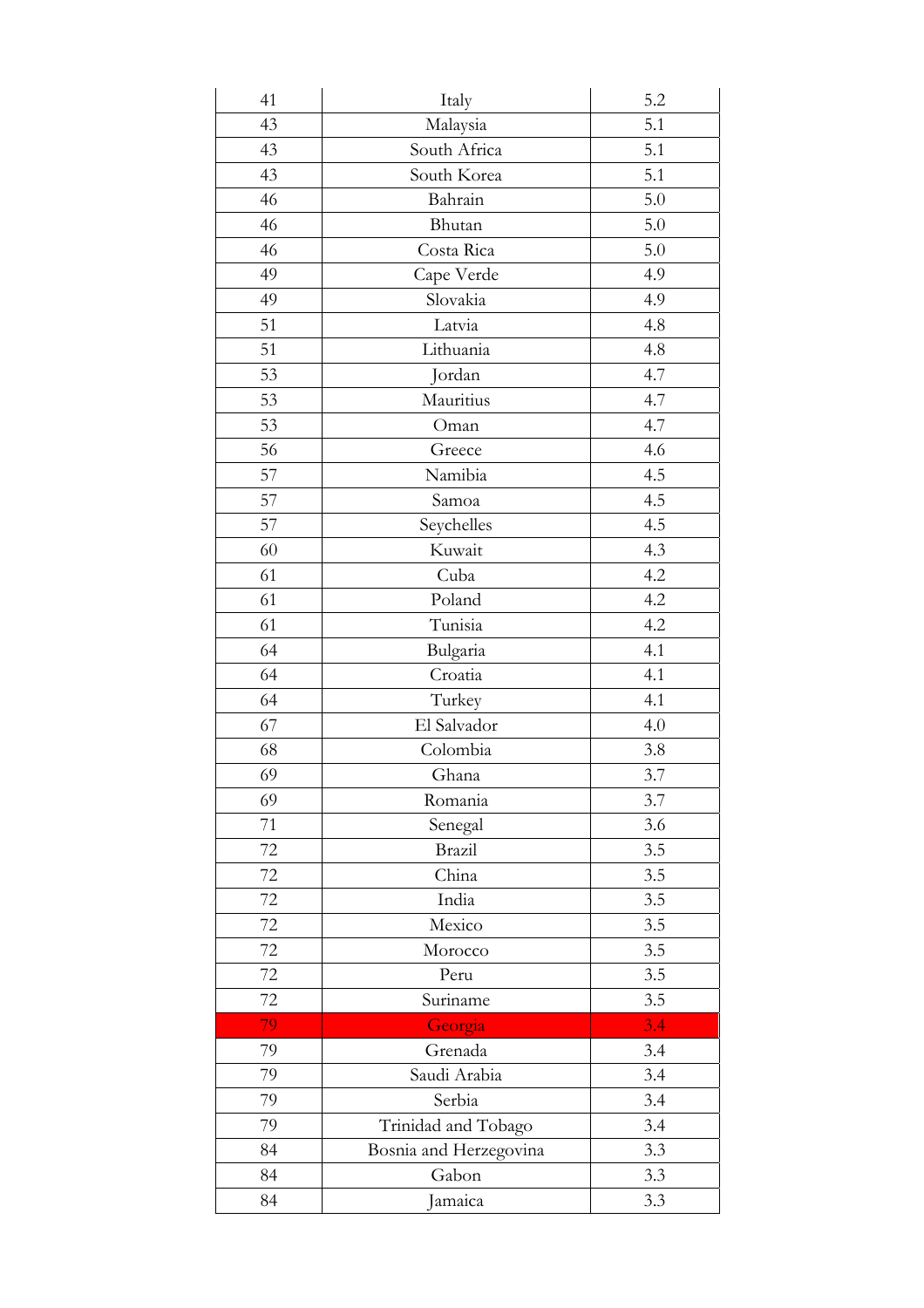| 84  | Kiribati              | 3.3 |
|-----|-----------------------|-----|
| 84  | Lesotho               | 3.3 |
| 84  | FYR Macedonia         | 3.3 |
| 84  | Maldives              | 3.3 |
| 84  | Montenegro            | 3.3 |
| 84  | Swaziland             | 3.3 |
| 84  | Thailand              | 3.3 |
| 94  | Madagascar            | 3.2 |
| 94  | Panama                | 3.2 |
| 94  | Sri Lanka             | 3.2 |
| 94  | Tanzania              | 3.2 |
| 98  | Vanuatu               | 3.1 |
| 99  | Algeria               | 3.0 |
| 99  | Armenia               | 3.0 |
| 99  | <b>Belize</b>         | 3.0 |
| 99  | Dominican Republic    | 3.0 |
| 99  | Lebanon               | 3.0 |
| 99  | Mongolia              | 3.0 |
| 105 | Albania               | 2.9 |
| 105 | Argentina             | 2.9 |
| 105 | Bolivia               | 2.9 |
| 105 | Burkina Faso          | 2.9 |
| 105 | Djibouti              | 2.9 |
| 105 | Egypt                 | 2.9 |
| 111 | Eritrea               | 2.8 |
| 111 | Guatemala             | 2.8 |
| 111 | Moldova               | 2.8 |
| 111 | Mozambique            | 2.8 |
| 111 | Rwanda                | 2.8 |
| 111 | Solomon Islands       | 2.8 |
| 111 | Uganda                | 2.8 |
| 118 | Benin                 | 2.7 |
| 118 | Malawi                | 2.7 |
| 118 | Mali                  | 2.7 |
| 118 | Sao Tome and Principe | 2.7 |
| 118 | Ukraine               | 2.7 |
| 123 | Comoros               | 2.6 |
| 123 | Guyana                | 2.6 |
| 123 | Mauritania            | 2.6 |
| 123 | Nicaragua             | 2.6 |
| 123 | Niger                 | 2.6 |
| 123 | Timor-Leste           | 2.6 |
| 123 | Viet Nam              | 2.6 |
| 123 | Zambia                | 2.6 |
| 131 | Burundi               | 2.5 |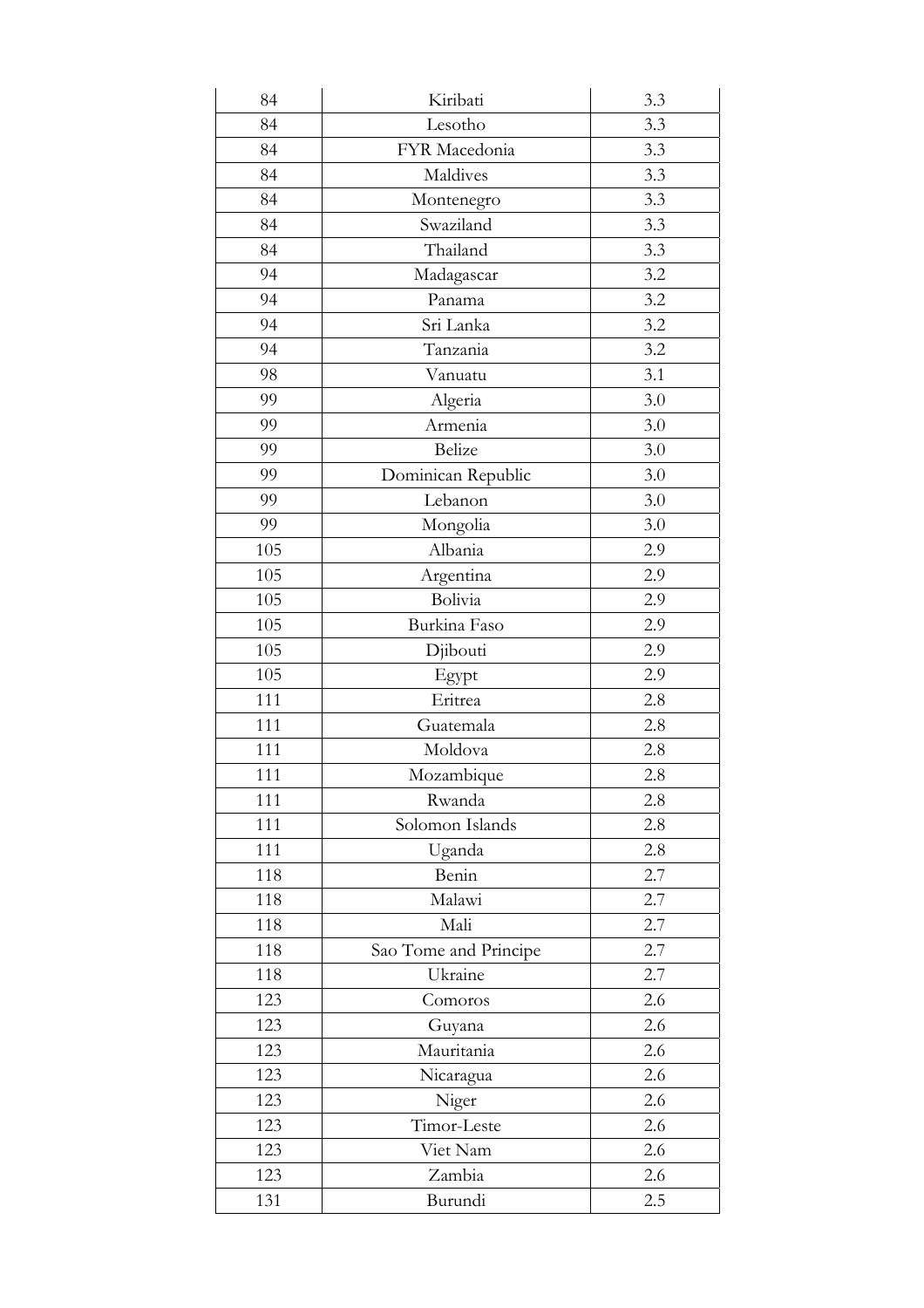| 131 | Honduras                             | 2.5 |
|-----|--------------------------------------|-----|
| 131 | Iran                                 | 2.5 |
| 131 | Libya                                | 2.5 |
| 131 | Nepal                                | 2.5 |
| 131 | Philippines                          | 2.5 |
| 131 | Yemen                                | 2.5 |
| 138 | Cameroon                             | 2.4 |
| 138 | Ethiopia                             | 2.4 |
| 138 | Pakistan                             | 2.4 |
| 138 | Paraguay                             | 2.4 |
| 138 | Syria                                | 2.4 |
| 143 | Gambia                               | 2.3 |
| 143 | Indonesia                            | 2.3 |
| 143 | Russia                               | 2.3 |
| 143 | Togo                                 | 2.3 |
| 147 | Angola                               | 2.2 |
| 147 | Guinea-Bissau                        | 2.2 |
| 147 | Nigeria                              | 2.2 |
| 150 | Azerbaijan                           | 2.1 |
| 150 | <b>Belarus</b>                       | 2.1 |
| 150 | Congo, Republic of the               | 2.1 |
| 150 | Côte d'Ivoire                        | 2.1 |
| 150 | Ecuador                              | 2.1 |
| 150 | Kazakhstan                           | 2.1 |
| 150 | Kenya                                | 2.1 |
| 150 | Kyrgyzstan                           | 2.1 |
| 150 | Liberia                              | 2.1 |
| 150 | Sierra Leone                         | 2.1 |
| 150 | Tajikistan                           | 2.1 |
| 150 | Zimbabwe                             | 2.1 |
| 162 | Bangladesh                           | 2.0 |
| 162 | Cambodia                             | 2.0 |
| 162 | Central African Republic             | 2.0 |
| 162 | Papua New Guinea                     | 2.0 |
| 162 | Turkmenistan                         | 2.0 |
| 162 | Venezuela                            | 2.0 |
| 168 | Congo, Democratic Republic of<br>the | 1.9 |
| 168 | <b>Equatorial Guinea</b>             | 1.9 |
| 168 | Guinea                               | 1.9 |
| 168 | Laos                                 | 1.9 |
| 172 | Afghanistan                          | 1.8 |
| 172 | Chad                                 | 1.8 |
| 172 | Sudan                                | 1.8 |
| 175 | Tonga                                | 1.7 |
|     |                                      |     |